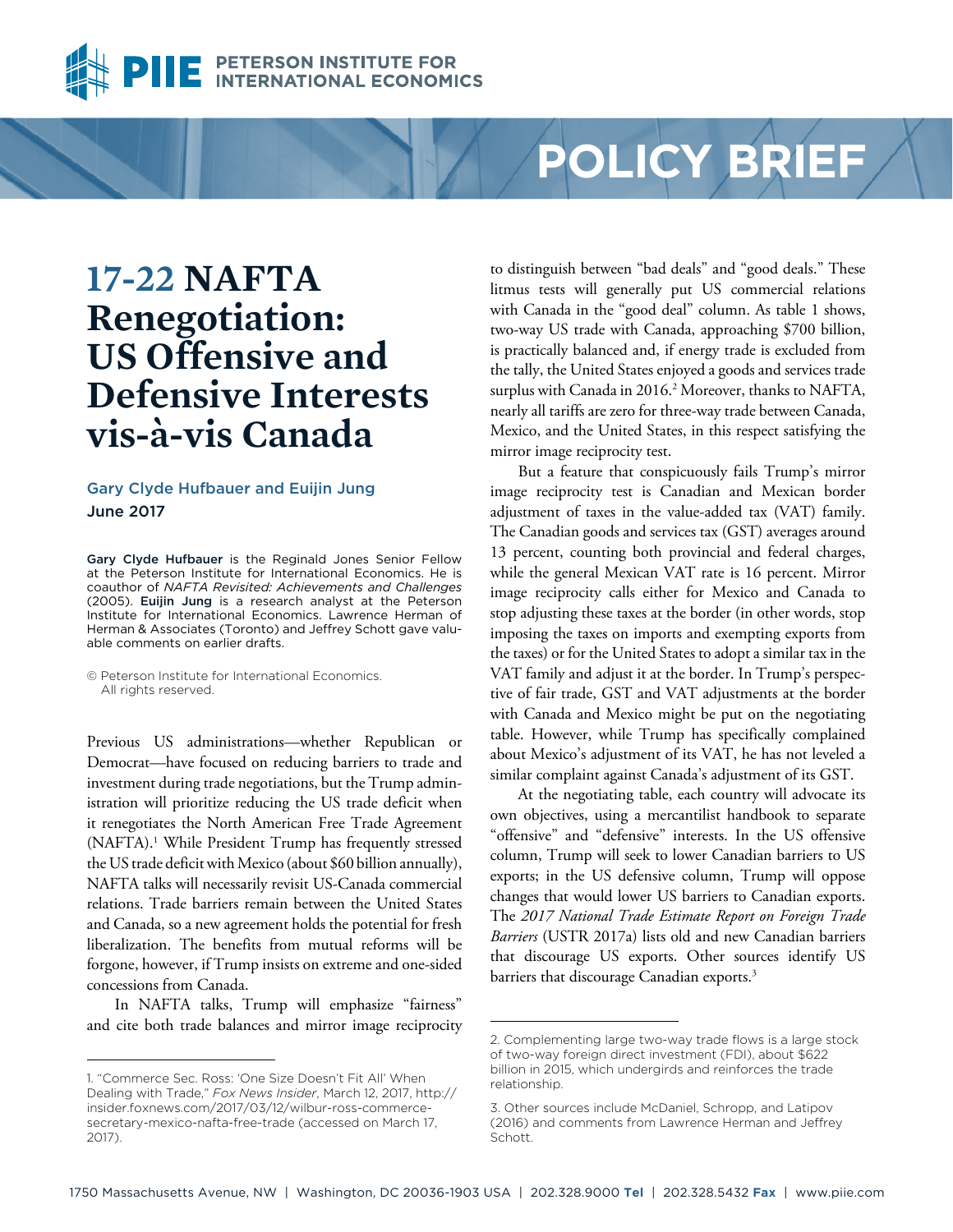| Table 1 US trade balance with Canada and Mexico. |
|--------------------------------------------------|
| <b>2016</b> (billions of US dollars)             |

| Component                                               | Canada | Mexico |
|---------------------------------------------------------|--------|--------|
| Exports of goods and services                           | 322    | 262    |
| Exports of energy                                       | 17     | 22     |
| Imports of goods and services                           | 314    | 324    |
| Imports of energy                                       | 56     | 9      |
| Trade balance on goods and services                     | 8      | $-62$  |
| Trade balance on goods and services<br>excluding energy | 47     | $-75$  |

Note: Energy includes coal, crude oil, petroleum products, electric energy, and other energy products, using the North American Industry Classification System (NAICS) codes.

*Sources:* US Bureau of Economic Analysis and US Census Bureau.

The US trade surplus with Canada in nonenergy trade is a card that Canada can play during negotiations. Citing Trump's logic about trade balances, Canada can emphasize its trade deficit with the United States as a reason for retaining provisions that shield certain sectoral interests from US competition. On the other hand, the United States would rather steer the conversation to Canadian barriers that limit US exports of agricultural and digital products. In recent speeches, Trump has targeted Canadian practices, repeating his characterization of NAFTA as a "disaster."4

This Policy Brief first calls out a few "blockbuster" demands that the Trump administration might raise. The term "blockbuster" refers both to unconventional issues that have not been covered in previous free trade agreements (FTAs) and to sticky points that are very difficult to resolve. This section speculates on elements that might match Trump's concept of unfair trade. The second section examines "traditional" Canadian barriers to agriculture, intellectual property rights, services, investment, crossborder data flows, and a few other sectors. The third section lays out US defensive interests in softwood lumber, beef, government procurement, cabotage, and a few other sectors. The fourth section identifies topics where the United States and Canada perhaps share a mutual interest in improving NAFTA. To take advantage of the scope for the United States and Canada to liberalize trade in goods and services, to their mutual benefit, the Trump trade team should drop its obsession with trade deficits, at least in talks with Canada, and instead enhance NAFTA through fresh and reciprocal trade liberalization.

#### **BLOCKBUSTER DEMANDS**

The Trump administration is not a traditionalist when it comes to negotiating trade agreements. Consequently, it's worth speculating on "blockbuster" demands that might be put on the negotiating table with Canada. The first three demands in this section may seem less relevant to Canada since Canada has not been criticized for the US trade deficit. Nevertheless, it is worthwhile highlighting those potential demands because US demands on Mexico may be symmetrically proposed to Canada. Unconventional demands will, however, prolong the negotiation and some will provoke strong opposition in Canada.

#### **Border Tax Adjustments**

Trump has still not declared whether he supports the border tax adjustment (BTA) component of the "cash flow" tax advocated by House Speaker Paul Ryan and Ways and Means Committee Chairman Kevin Brady.<sup>5</sup> The BTA would impose the 20 percent "cash flow" tax on all imported goods and services and exempt all exports. If Trump decides to support the BTA, and if it is enacted by the House of Representatives (two big "ifs"), the US trade team will ask Canada, Mexico, and other countries not to launch cases in the World Trade Organization (WTO) or retaliate in other ways.6 The unstated threat will be "or else."7

If the BTA dies in the US Senate, the US trade team could ask Canada and Mexico to desist from border adjustments for their GST and VAT, respectively, for trade with the United States. Acceding to this request would have huge repercussions in both Canada and Mexico, especially in their business communities. The Canadian dollar and the Mexican peso would probably depreciate by a substantial fraction of the erstwhile GST and VAT border adjustments.

<sup>4. &</sup>quot;Trump promises 'big changes' or withdrawal from NAFTA, calls TPA 'ridiculous'," *Inside US Trade*, April 18, 2017.

<sup>5.</sup> For more details on the border tax adjustment (BTA), see Hufbauer and Lu (2017); Cline (2017); Bown (2017); Freund and Gagnon (2017); and Caroline Freund, "PIIE Debates Border Adjustment Tax," PIIE RealTime Economic Issues Watch blog, February 9, 2017, https://piie.com/blogs/ [realtime-economic-issues-watch/piie-debates-border](https://piie.com/blogs/realtime-economic-issues-watch/piie-debates-border-adjustment-tax)adjustment-tax (accessed on February 27, 2017). Even in his address to Congress on February 28, 2017, President Trump skirted the BTA debate.

<sup>6.</sup> Shawn Donnan and Demetri Sevastopulo, "Trump team looks to bypass WTO dispute system," *Financial Times*, February 27, 2017, www.ft.com/content/7bb991e4-fc38-11e6- 96f8-3700c5664d30 (accessed on February 27, 2017).

<sup>7.</sup> Specifically, the United States might threaten to impose Section 301 penalties, equal to the amount of VAT remissions, on imports from partner countries that bring WTO cases.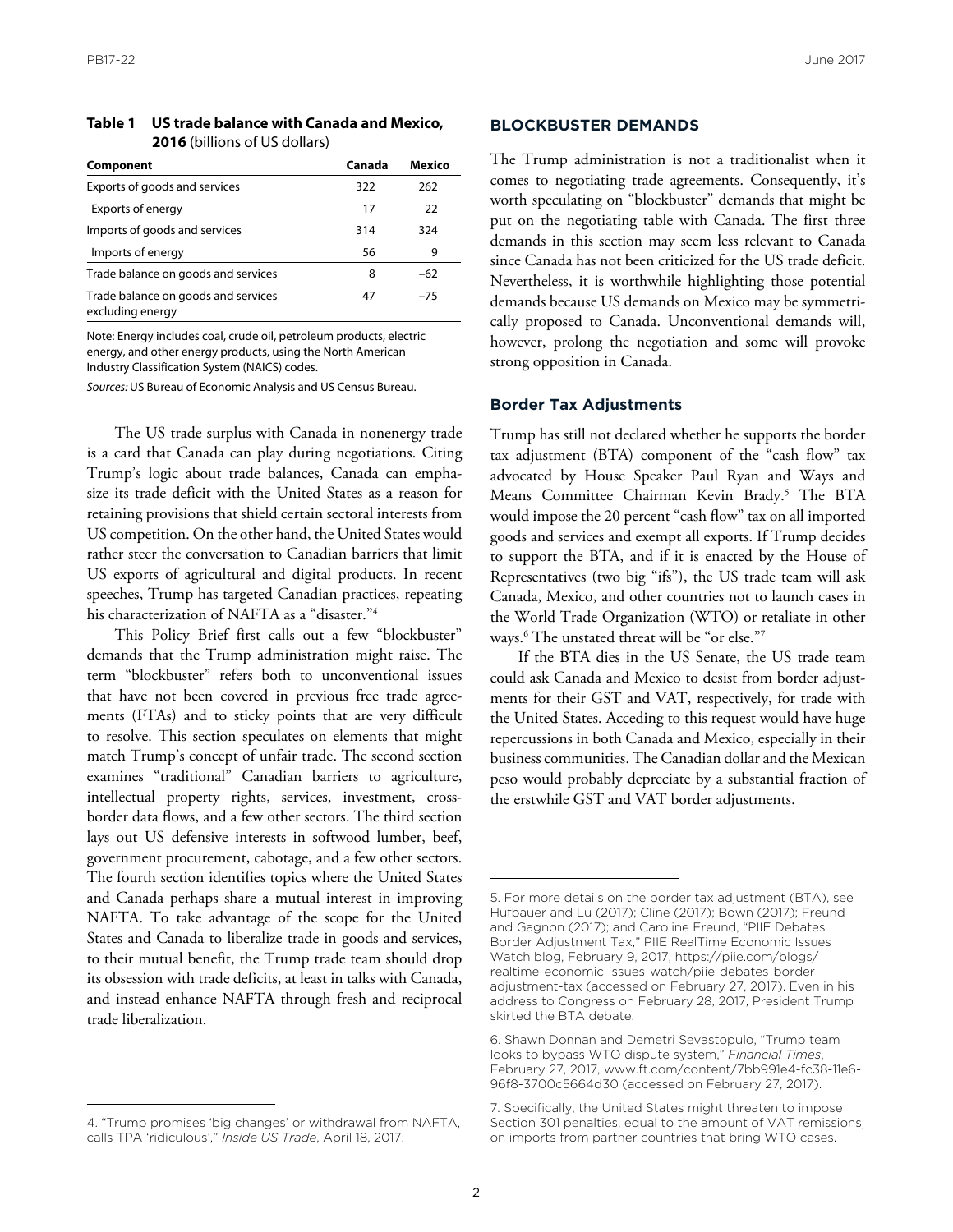#### **Trade Balance Chapter**

Trump and his trade team are fixated on bilateral trade balances, especially US trade deficits. Multilateral balances and macroeconomic analysis do not appear to enter their calculations. Accordingly, China, Mexico, Germany, Japan, and Korea have been singled out as taking advantage of the United States.<sup>8</sup> Canada escapes criticism both because the bilateral trade balance (all goods and services) is near zero and because the United States runs a bilateral surplus in nonenergy trade (table 1).

**Trump and his trade team are fixated on bilateral trade balances, especially US trade deficits. Multilateral balances and macroeconomic analysis do not appear to enter their calculations.**

Nevertheless, to create a template for other trade agreements, and to guard against future imbalances, the United States might seek a trade balance chapter in the new agreement with Canada. The chapter could (1) place a burden on the trade surplus partner (above a certain threshold) to take measures to reduce its bilateral surplus and (2) allow the trade deficit country to "snap back" to its most-favored-nation (MFN) tariffs if the deficit persists for an undue period.

#### **Currency Undervaluation Chapter**

No one has accused Canada or Mexico of "currency manipulation" (meaning large one-way intervention in the foreign exchange market), but at some point, Canada or Mexico could be accused of "currency undervaluation" (meaning a currency value that strongly favors trade surpluses with the United States). Moreover, to establish a template for other trade negotiations, US trade negotiators might seek a binding currency chapter in agreements with Canada and Mexico. The chapter might cover both manipulation and undervaluation and might contemplate both surveillance and arbitration. Although Canada and Mexico agreed on

the Declaration of the Macroeconomic Policy Authorities in the Trans-Pacific Partnership (TPP), designed to promote cooperation on macroeconomic and exchange rate policies, the declaration does not include an arbitration mechanism.<sup>9</sup> Coverage of that nature, accompanied by remedial measures, would intrude on turf historically claimed by central banks, finance ministries, and the International Monetary Fund (IMF). If pursued, these ideas would entail a landmark departure from trade agreements enacted since the Second World War.

To be sure, Article XV of the General Agreement on Tariffs and Trade (GATT) declares, "Contracting parties shall not, by exchange action, frustrate the intent of the provisions of this Agreement," but the practical application of this exhortation has long been consigned to the IMF. Putting teeth in language akin to Article XV in a bilateral or trilateral trade agreement would break a great deal of institutional crockery. This obstacle might be resolved by consigning surveillance and arbitration to the US Treasury and the Canadian and Mexican finance ministries.

#### **Rules of Origin**

Trump is extraordinarily concerned with the fate of the US auto industry, partly for iconic reasons, partly for political reasons ("battleground states"). He has aimed numerous tweets at auto executives urging them to retain and enlarge US plants. In 2016, the US bilateral trade deficit in autos and parts was \$54 billion with Mexico and \$10 billion with Canada. Trump wants to change this picture and ensure that more autos and parts purchased by Americans are produced by Americans. The Trump team could advocate a rule of origin for US auto production within the overall NAFTA rule of origin (currently 62.5 percent, with special rules for large components like transmissions and engines—but all these would likely be tightened). If US demands take this route, the revised rules would be fashioned to shift more auto parts and assembly production to the United States. An obvious limitation of the rule of origin approach to bolstering US production is that the US MFN tariff on autos is just 2.5 percent, and tariffs on auto parts are generally less than 4 percent, so auto companies might choose to pay the tariffs and ignore the tighter rules of origin. To cut off this response, the Trump team might advocate a higher MFN tariff, despite US bound tariff obligations in the WTO.

<sup>8.</sup> Gary Hufbauer and Euijin Jung, "US Bilateral Trade Balances: A New Guide to Trade Policy?" PIIE Trade and Investment Policy Watch blog, November 15, 2016, https:// piie.com/blogs/trade-investment-policy-watch/us-bilateraltrade-balances-new-guide-trade-policy (accessed on February 27, 2017). In 2015, the respective bilateral surpluses in trade with the United States were: China (\$334 billion); Mexico (\$58 billion); Germany (\$77 billion); Japan (\$55 billion); and South Korea (\$19 billion).

[<sup>9.</sup> See Joint Declaration at www.treasury.gov/initiatives/](www.treasury.gov/initiatives/Documents/TPP_Currency_November%202015.pdf) Documents/TPP\_Currency\_November%202015.pdf (accessed on April 17, 2017).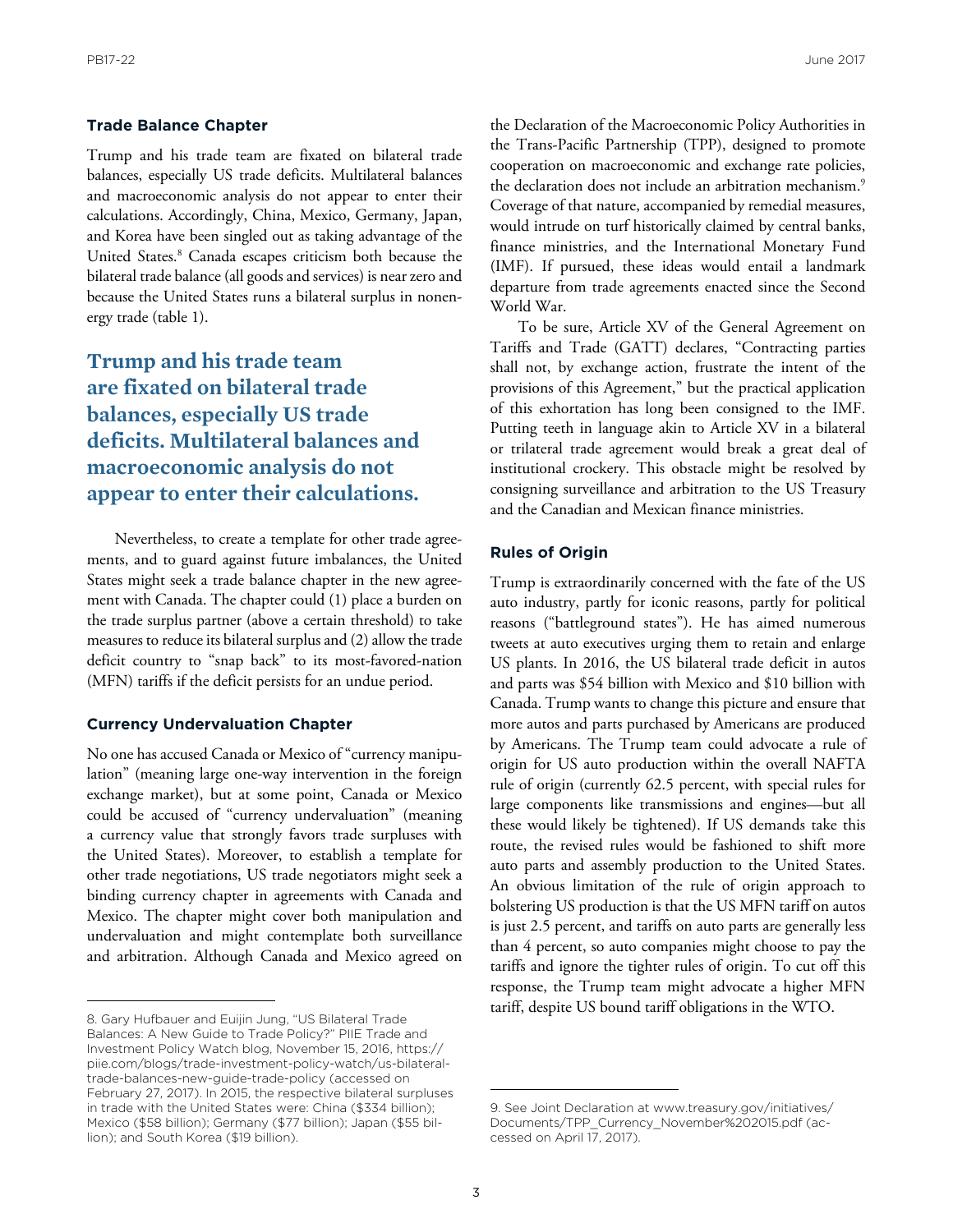Rules of origin for textiles and apparel and electronic goods could likewise be "tweaked" (Trump's phrase with respect to Canada) to foster US production.<sup>10</sup>

#### **Review of Antidumping and Countervailing Duty Determinations**

NAFTA Chapter 19 provides a mechanism to review final determinations in antidumping (AD) and countervailing duty (CVD) cases. Under this mechanism, binational panels of five experts can be established to review whether CVD and AD cases have been decided in a reasonable manner consistent with a country's national laws. The United States was never enthusiastic about this "second look" at US trade remedy determinations and frequently resorted to delaying tactics when Canada or Mexico sought a Chapter 19 review.

## **Trump is extraordinarily concerned with the fate of the US auto industry, partly for iconic reasons, partly for political reasons ("battleground states").**

In the renegotiation of NAFTA, the United States may seek to drop Chapter 19 and instead consign all disagreements over AD and CVD determinations to the WTO Dispute Settlement Body. However, in its *2017 Trade Policy Agenda and 2016 Annual Report,* the US Trade Representative (USTR 2017b) essentially declared it would ignore WTO rulings that it regards as unreasonable. Given the likely surge in US AD and CVD cases, with the encouragement of Commerce Secretary Wilbur Ross,<sup>11</sup> both Canada and Mexico will resist any attempt to jettison Chapter 19. From the standpoint of Canada and Mexico, a big advantage of Chapter 19 is that a favorable resolution under that chapter leads to a retroactive refund of wrongly imposed AD or CVD duties. Retroactive relief is not available under the WTO dispute settlement system.

#### **Telecommunications**

The Canadian threshold for foreign ownership in telecommunications is one of the most restrictive regimes among advanced economies. If a facilities-based telecommunications service supplier has more than 10 percent market share, Canada applies a 46.7 percent limit on foreign ownership of the supplier; further, more than 80 percent of members on the board of directors must be Canadian citizens. These restrictions prohibit the presence of US firms in the Canadian telecommunications market in the legal form of wholly US-owned operators, instead forcing them to rely on Canadian operators. By contrast, in the United States, telecommunications service providers are not subject to foreign ownership restrictions. With approval from the Federal Communications Commission (FCC), common carrier wireless licensees may have more than 25 percent foreign ownership. The United States could ask for mirror image reciprocity in this sector.

#### **Canadian Broadcasting Content**

The Canadian Radio-Television and Telecommunications Commission (CRTC) imposes quotas on Canadian programming expenditure (CPE) and Canadian programing hours (Exhibition quotas). Large English language private broadcasting groups must spend at least 30 percent of their gross revenue on CPE. They must show a minimum of 50 percent Canadian programming during primetime hours (6pm to 11pm). Non-English broadcasting groups face a lower quota: 35 percent Canadian programming to air throughout the day. For cable television and direct-to-home broadcast services, the ratio of Canadian programming services must be more than 50 percent of the channels. Non-Canadian channels are required to obtain preapproval from the CRTC.

A new Wholesale Code released by the CRTC took effect in January 2016, to the discomfort of US stakeholders. The Wholesale Code governs commercial arrangements between broadcast distribution, programming, and exempt digital media. The previous Wholesale Code was designed for Canadian programming suppliers who own video distribution infrastructure and programming in Canada. The new code applies to foreign programming suppliers: They are not allowed to own such distribution facilities. In renegotiation talks, the United States might seek to scrap these rules, which would, however, provoke a strong Canadian backlash.

In short, Trump's potential blockbuster demands have both market closing and opening features. His rhetorical support for some form of border taxation, equivalent bilateral imports and exports, and rules of origin that ensure greater automotive production in the United States all portend more protective fences around US markets. On the

<sup>10.</sup> Andrea Hopkins, "Trump expects only 'tweaking' of trade relationship with Canada," Reuters, February 13, 2017, www. reuters.com/article/us-usa-trump-canada-idUSKBN15S14S (accessed on February 27, 2017).

<sup>11. &</sup>quot;Commerce could resume self-initiation of AD, CVD cases if Ross confirmed," *Inside US Trade*, January 18, 2017. In recent cases, the US Department of Commerce issued its preliminary determination to impose CVDs on Canadian softwood lumber and initiated an AD and CVD investigation on Canadian aircraft producer Bombardier.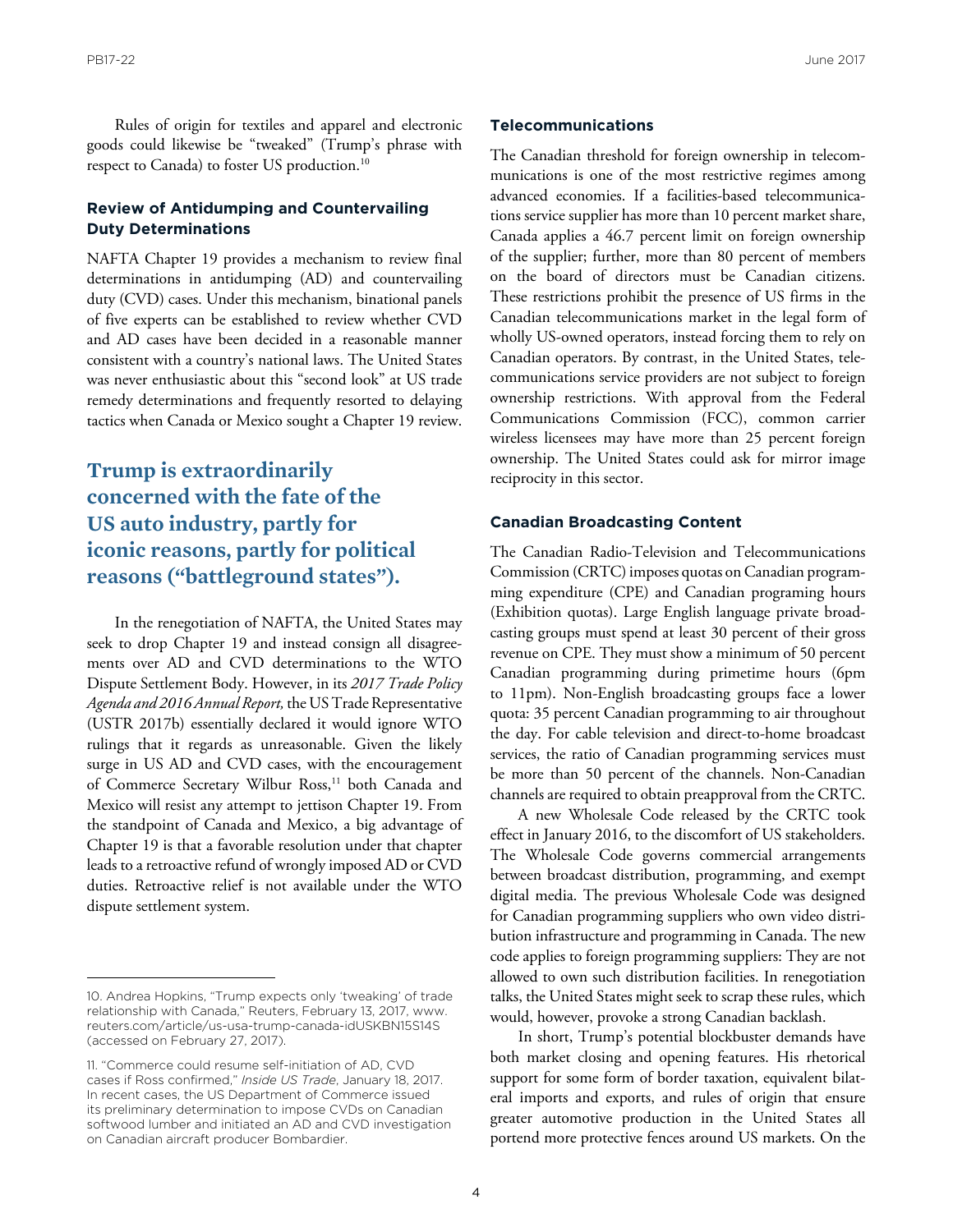other hand, potential demands to relax Canadian telecommunications and broadcasting rules have a market opening character. Trump appears to advocate a "give nothing and take everything" approach. If so, and if coupled with blockbuster demands, the renegotiation of NAFTA could take years to conclude.

#### **TRADITIONAL US OFFENSIVE INTERESTS12**

Apart from such blockbuster demands, the United States can be expected to pursue a long list of offensive requests that have been on the table for years, if not decades.

#### **Agricultural Barriers**

Canada's supply management system regulates its dairy, chicken, and egg industries and imposes tariff-rate quotas (TRQs) on imports to buttress high domestic prices. Claimed as a means of shielding Canadian farmers (especially those in Quebec) from price volatility, the supply management system is controversial within Canada because consumers pay much higher prices for dairy products than consumers in other countries.<sup>13</sup> Imports from the United States (and elsewhere) in excess of quota levels are subject to steep MFN tariffs, raising prices for Canadian consumers and deterring sales by US farmers. Notable examples include above-quota tariffs of 245 percent on cheese and 298 percent on butter.

#### *Seeds and Grains*

Under the Canadian Seeds Act, varietal sales are prohibited unless the variety is registered in a prescribed manner. The registration system is claimed to serve health, safety, and antideception purposes. However, registration generally takes six to eight weeks, which can be burdensome. Unlike Canada, the US federal government does not operate a seed variety registration system.

The Canadian Grain Act probably hinders US wheat and barley exports. Under the Act, the Canadian Grain Commission establishes distinct grades for "western grain" and "eastern grain." The grades translate into grains grown within Canada, which implies that only Canadian grains are eligible for official grading, not imports from the United States. Without the benefit of a Canadian grade, high-quality US wheat and barley are classified as feed grade (the lowest grade), which leads to price discounts.<sup>14</sup> In addition, most Canadian grain sales benefit from bulk handling through grain elevators, while most US grain imports are blocked as a consequence of the grading system. In short, the Act effectively discounts the value of high-quality US grain. By contrast, the US grading system is based on grain quality characteristics, not on geographic location, and provides equal access to bulk facilities and grain elevators for imports.

Proposed legislation would reform the Canadian Grain Act. The Modernization of Canada's Grain Industry Act, introduced in the House of Commons in December 2014, would enable US grain varieties to receive an official Canadian grade. However, the bill has been stalled.

#### *Dairy Standards*

Canada's regulations on compositional standards require that cheese derive a minimum amount of casein from milks that meet or exceed designated percentages for their total protein content. US dairy exporters complain that this regulation amounts to a technical trade barrier since US dairy producers use different technologies.15

The Canadian dairy industry has also pushed a national ingredient strategy that allows Canadian dairy processors to purchase domestic ingredients at discounted prices (namely world market prices).<sup>16</sup> This program was originally intended to reduce a price gap between Ontario and other provinces. The background story is that Ontario first launched its own program that offered lower prices for dairy ingredients for dairy manufacturers. The Ontario program placed other provincial dairy products at a disadvantage in the national Canadian market. Consequently, Canada's federal Milk Supply Management Committee (CMSMC) introduced a tentative program to provide competitive prices for dairy ingredients to all Canadian dairy processors, categorizing such ingredients under Milk Class 4(m).

Under NAFTA, Canadian cheese manufacturers have increased their consumption of ultra-filtered milk (also called nonfluid protein) imported from the United States. It is a cheaper substitute for liquid skim milk because it enters Canada tariff free and quota free. However, the new CMSMC program would add liquid skim milk to dry and liquid milk protein concentrate under Milk Class 4(m) and

<sup>12.</sup> This section is largely based on the Canada chapter in USTR (2017a).

<sup>13.</sup> Findlay (2012) finds that Canada's supply management system costs \$276 per family per year more.

<sup>14.</sup> Under the Canada Grain Act, grain of varieties registered

under Canada's Seed Act may receive a grade higher than the feed grade.

<sup>15.</sup> Very early, Felt, Larue, and Gervais (2012) suggested that cheese compositional "standards may have had an impact on the ability of foreign firms to compete in the Canadian market."

<sup>16.</sup> Contrary to this strategy, domestic dairy ingredients are generally set at prices well above world levels, controlled by Canada's national supply management system.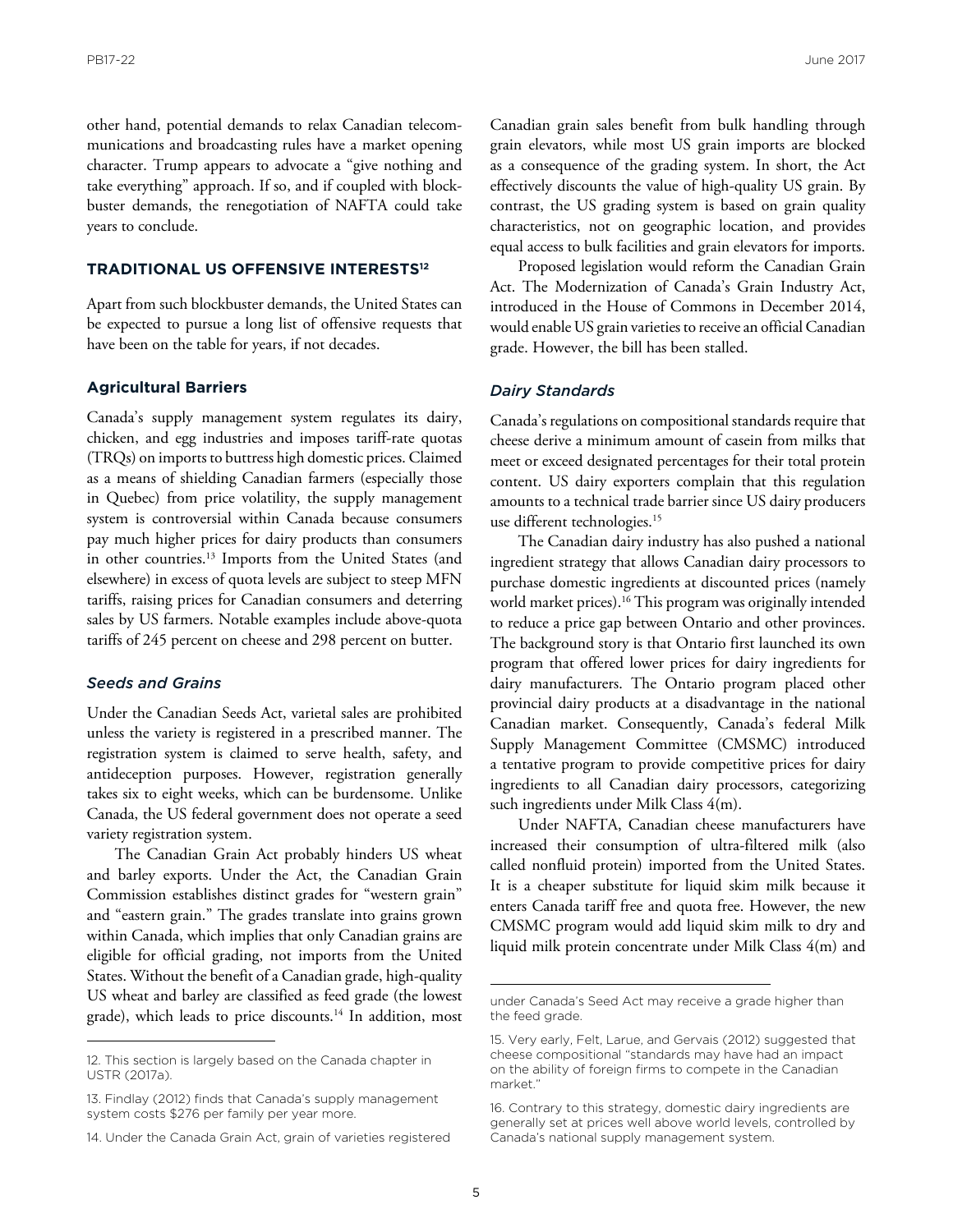include a wider range of Canadian dairy ingredients under Milk Class 7, thereby providing discounted prices for dairy processors and undercut US exports.

This initiative prompted a surge of criticism from US dairy exporters, claiming that it violates NAFTA and would

## **… the United States can be expected to pursue a long list of offensive requests that have been on the table for years, if not decades.**

put US exports at a disadvantage.17 Speaking in Wisconsin, President Trump amplified these complaints.<sup>18</sup> At the moment, implementation of the Canadian national ingredient strategy has been delayed.

In a similar vein, Canada established the Special Milk Class Permit Program (SMCPP), which allows Canadian dairy processors to purchase domestic milk components at discounted prices (again, world prices). This program makes Canadian milk more competitive and thus could limit US exports.<sup>19</sup>

#### *Wine, Beer, and Spirits*

In Canada, provincial import barriers on alcoholic beverages are deliberately more restrictive than federal barriers. When Canadians return from the United States, their personal imports of US wine, exceeding one bottle duty free, face high provincial taxes (e.g., 85 percent in British Columbia).

Most Canadian provinces have their own liquor control boards, which are the sole authorized sellers of wine, beer, and spirits. The boards implement their own market access restrictions. In British Columbia, imported wines are banned

from grocery shelves, unlike local wines. In January 2017, the USTR launched a case against Canada in the WTO, claiming that British Columbia's regulation discriminates against the sale of US wine in Canadian grocery stores.<sup>20</sup>

#### *Geographical Indications*

Geographical indications (GIs) are names that designate specific places where goods are made and convey reputational value for the products in question. Many GIs for wines, spirits, meats, and cheeses originated in European countries, and the European Union has long sought their recognition and protection worldwide. Champagne, Bordeaux, Roquefort, and Parma Ham are well-known examples. Canada and the European Union concluded the Canada-EU Comprehensive Economic and Trade Agreement (CETA) on August 5, 2014, which was ratified by the EU Parliament on February 15, 2017, and is now provisionally applied pending ratification by the EU member states.<sup>21</sup> Under CETA, Canada granted the highest level of protection to the great majority of the European Union's proposed list of 145 GI names. Accordingly, US agricultural and food products will not be allowed to use the 145 protected GIs for export to Canada.

#### **Other Barriers**

#### *Personal Duty and Tax Exemptions*

Canadian personal exemptions are much more restrictive than their US counterparts. If a Canadian resident's foreign trip lasts more than 48 hours, up to C\$800 of goods purchased abroad are exempt from duties and the Canadian GST. If the value of the goods exceeds C\$800, then duties and taxes are applicable only on the amount of the imported goods that exceeds C\$800*.* If a Canadian's trip abroad lasts more than 24 hours but less than 48 hours, the duty-free and taxfree allowance is up to C\$200. If the value of the purchases exceeds C\$200, duties and taxes are applicable on the entire amount of the imported goods.<sup>22</sup> This is similar to the US

<sup>17. &</sup>quot;Canada delays implementation of dairy strategy as US criticism mounts," *Inside US Trade*, November 11, 2016; the interest group estimates that companies in Wisconsin and New York lose \$150 million worth of ultra-filtered milk exports. See www.nmpf.org/latest-news/press-releases/jan-2017/ [jan-11-canada%E2%80%99s-protectionist-policies-will-harm](www.nmpf.org/latest-news/press-releases/jan-2017/jan-11-canada%E2%80%99s-protectionist-policies-will-harm-us-economy)us-economy (accessed on March 21, 2017).

<sup>18.</sup> White House, "Remarks by President Trump on Buy American, Hire American Executive Order in Kenosha, Wi," April 18, 2017, www.whitehouse.gov/the-pressoffice/2017/04/18/remarks-president-trump-buy-americanhire-american-executive-order (accessed on May 19, 2017).

<sup>19.</sup> The main objective of this program is to increase the competitiveness of local dairy products against foreign products. The discounted prices of milk components are calculated each month based on US milk and dairy product prices published by the US Department of Agriculture, and on a pricing formula created in a consultative process. For more details, [see Canadian Dairy Commission, www.milkingredients.ca/](www.milkingredients.ca/index-eng.php) index-eng.php (accessed on February 9, 2017).

<sup>20.</sup> United States Trade Representative, "United States Challenges Canadian Trade Measures That Discriminate Against U.S. Wine," January 18, 2017; the British Columbia government plans to grant a limited number of new licenses that permit the sales of only local wines in grocery stores. See www.straight.com/food/813541/california-wine-producersclaim-bc-liquor-reforms-violate-nafta-gatt-and-eu-canadaagreement (accessed on February 9, 2017).

<sup>21.</sup> European Commission, "European Commission welcomes Parliament's support of trade deal with Canada," press [release, February 15, 2017, http://ec.europa.eu/trade/policy/](http://ec.europa.eu/trade/policy/in-focus/ceta/) in-focus/ceta/ (accessed on February 22, 2017).

<sup>22.</sup> Canada Border Services Agency, "Residents Returning to Canada," www.cbsa-asfc.gc.ca/travel-voyage/ifcrc-rpcrceng.html.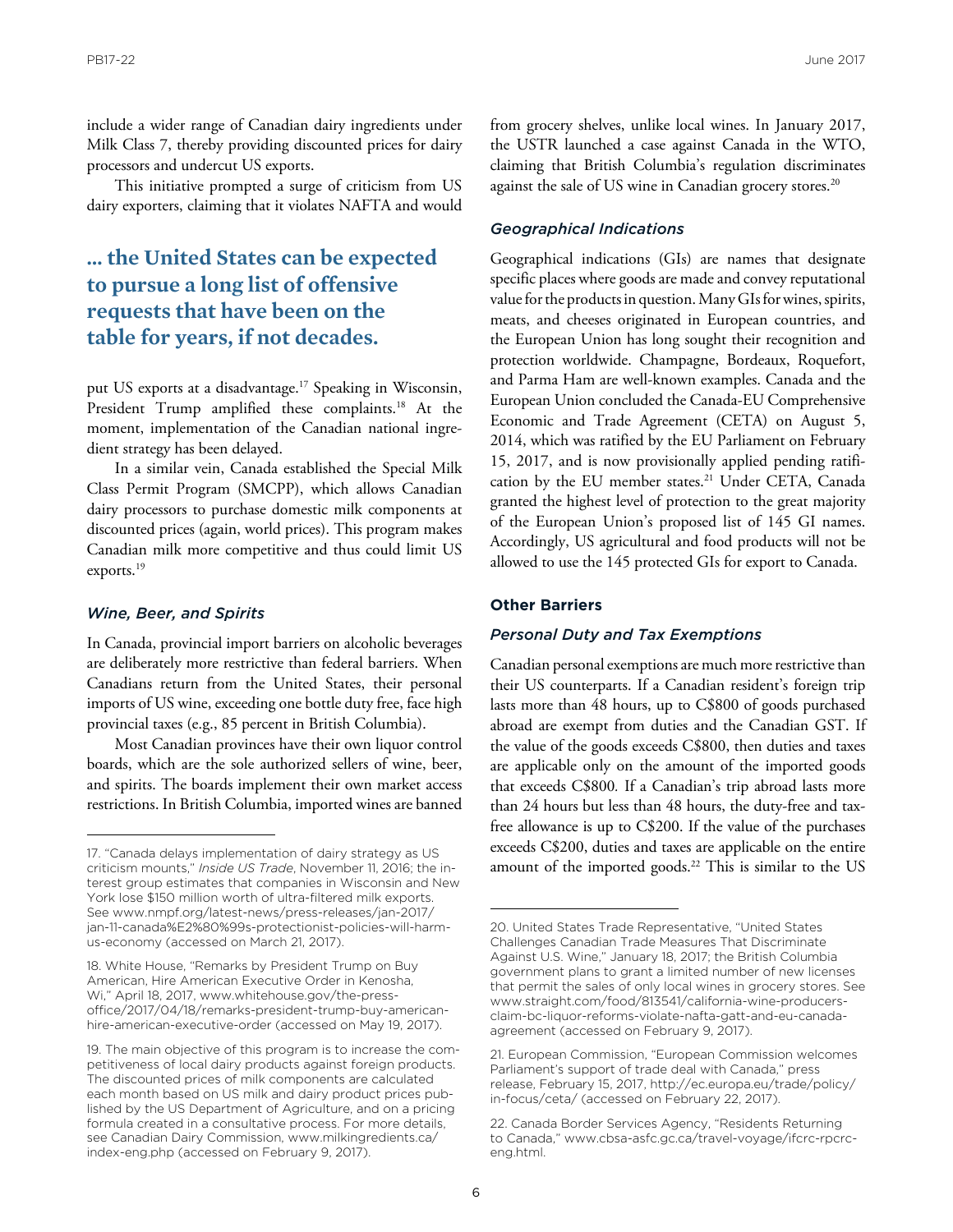allowance. US duties are imposed on the total purchased goods over \$200 if a traveler has been abroad less than 48 hours (for a traveler spending longer than 48 hours abroad, personal duty exemption is allowed for \$800).<sup>23</sup> The major difference affects very short trips. If a US traveler's trip abroad lasts less than 24 hours, he or she can bring home up to \$200 duty-free goods, but similar Canadian travelers must pay both duties and taxes on their purchased goods. Clearly this discourages Canadian travelers from shopping in US stores.

Likewise, the low Canadian *de minimis* threshold discourages internet purchases from US sellers. The *de minimis* threshold sets a maximum value for imported goods (by post or express delivery) below which tax and duty are not charged and the customs declaration is very simple. Canada's threshold is C\$20, one of the lowest among advanced economies. In comparison, the US *de minimis* threshold was raised to \$800 in February 2016. A higher Canadian threshold would benefit not only US firms, including online retailers and express delivery companies, but also Canadian consumers and many business firms in terms of lower prices of goods and greater efficiency by reducing time and costs of delivery at customs. A higher threshold would increase the volume of low-value (and small sized) shipments between the United States and Canada. Total direct economic benefits to Canadians from raising the *de minimis* threshold are estimated between C\$202 million and C\$648 million (see McDaniel, Schropp, and Latipov 2016).

#### *Intellectual Property Rights (IPR)*

The USTR objects to the patent utility test adopted by Canadian courts, namely the "promise doctrine."24 It means that a patent applicant must demonstrate that its invention provides sufficient usefulness as of the Canadian filing date to be patentable. The problem with this doctrine is that the usefulness of pharmaceuticals may be demonstrated only by clinical trials conducted after the patent application. Yet Canadian courts have invalidated patents held by US pharmaceutical companies, finding that the "promise" of the patent was insufficiently substantiated on the filing date. Notably, Canadian federal courts ruled that two Eli Lilly patents were invalid because the drugs did not satisfy their "promised" utility on the filing date.25 "Promise" is something of a Catch 22 doctrine because if Eli Lilly had waited to file its patent

until clinical trials had been completed, it might have lost out to a rival firm. In late 2012, Eli Lilly brought a case against the Canadian government asserting violation of NAFTA. In March 2017, the tribunal convened by the International Centre for the Settlement of Investment Disputes (ICSID) rejected Eli Lilly's claims and awarded about \$3.7 million in costs to Canada.26 Nevertheless, the United States might seek to overturn the "promise doctrine" in a revised NAFTA text.

As for IPR enforcement, Canada's Combating Counterfeit Products Act, enacted December 9, 2014, did not enable Canadian customs officers to inspect and detain pirated and counterfeit goods that travel through Canada on their way to the United States. Accordingly, Canada remains on the Watch List in USTR's *2016 Special 301 Report* (USTR 2016), regarding country IPR protection.

#### *Domestic Support Measures*

The Canadian federal government funds the Strategic Aerospace and Defense Initiative (SADI) for R&D projects in the aerospace, defense, space, and security areas, having authorized C\$1.53 billion since 2007. Meanwhile, the Quebec provincial government persuaded Bombardier to maintain its aircraft manufacturing operations in Quebec for 20 years, by purchasing 49.5 percent of the equity in a CSeries joint venture for C\$1 billion in 2015. In the future, the Canadian federal government could support commercial sales of CSeries aircraft in the US market.

Aircraft and aerospace design and production have a long history of public subsidies worldwide. From time to time these subsidies provoke trade battles. Canadian programs may fall into that pattern. No US-Canada disputes had erupted in aerospace until Boeing filed an AD and CVD petition with the US Department of Commerce (DOC) against Bombardier on April 27, 2017. Boeing alleged that Bombardier has received massive government subsidies in the form of "launch aid," which distorts trade by removing development risks and, as a result, Bombardier can sell the CSeries aircraft to US air carriers at below the relevant market price.<sup>27</sup> When DOC initiated the AD and CVD investigation on Bombardier, the Canadian government threatened to cancel its plan to purchase Boeing fighter jets.<sup>28</sup>

<sup>23.</sup> See US Customs and Border Protection, "Types of [Exemptions," at www.cbp.gov/travel/international-visitors/](www.cbp.gov/travel/international-visitors/kbyg/types-exemptions) kbyg/types-exemptions (accessed on June 8, 2017).

<sup>24.</sup> This section is largely drawn from USTR (2016), which covers more detailed concerns about intellectual property rights protection with regard to Canada.

<sup>25. &</sup>quot;US sides with Canada on NAFTA interpretation in Eli Lilly ISDS case," *Inside US Trade,* April 24, 2016.

<sup>26.</sup> International Centre for the Settlement of Investment Disputes, "Final Award," Case No. UNCT/14/2, March 16 [2017, www.italaw.com/sites/default/files/case-documents/](www.italaw.com/sites/default/files/case-documents/italaw8546.pdf) italaw8546.pdf (accessed on March 29, 2017).

<sup>27. &</sup>quot;Boeing files AD and CVD complaint against Canada's Bombardier," *Inside US Trade*, May 4, 2017.

<sup>28. &</sup>quot;Analysts: Canada getting 'tough' by linking defense procurement to Bombardier AD, CVD case," *Inside US Trade*, May 22, 2017.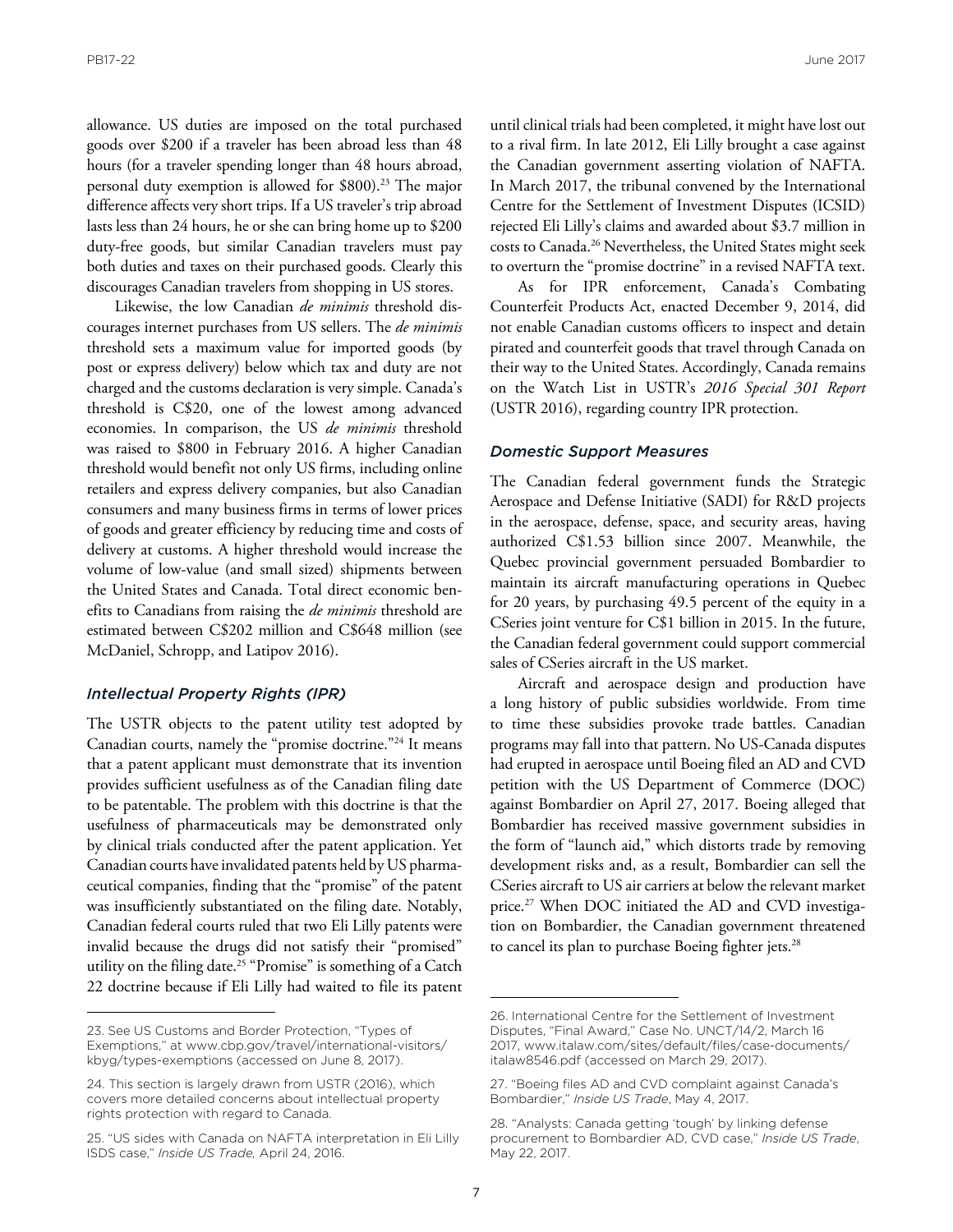#### *Investment Barriers*

The Investment Canada Act (ICA) requires prospective foreign investors to notify Industry Canada or the Department of Canadian Heritage. Direct or indirect acquisition of Canadian firms by foreign investors are then subject to review and ministerial approval if the investment in acquiring the Canadian firm equals or exceeds a threshold of C\$600 million.29 Proposed investments should demonstrate the likelihood of "net benefit" to Canada. Net benefit criteria include effects on employment, productivity, R&D, competition, and the compatibility of the investment with national industrial, economic, and cultural policies.<sup>30</sup> These criteria are more subjective than the "national security" test in US legislation that governs the Committee on Foreign Investment in the United States (CFIUS). Trump could seek to emulate the more subjective Canadian approach when vetting foreign investments in the United States, especially from China. However, investment barriers do not appear to be an issue in Canada-US relations, since complaints have not been voiced by US firms trying to acquire Canadian firms.

#### *Cross-Border Data Flows*

As a major information technology (IT) services exporter, the United States strongly supports the free flow of data across borders. However, many countries prevent the transfer of certain data abroad, for national security, privacy, and industrial development reasons. Canada is one of them.

At the provincial level, British Columbia and Nova Scotia have set privacy rules that require personal information collected by schools, universities, hospitals, governmentowned utilities, and public agencies to be stored and accessed in Canada. The purchase of US services that could store personal information in the United States is prohibited. Privacy rules of this type would be a bigger problem for US service providers if other Canadian provinces decided to adopt them.

US service providers are prevented from bidding on the Canadian federal government project under the Shared Service Canada Act. Created in August 2011, Shared Service is designed to ensure more efficient, reliable, and secure IT infrastructure for the delivery of Canadian government programs and services.31 Under this procurement project, the Canadian government requires firms to store and process data within the Canadian territory. The prohibition of cross-border data flow prevents some US service exporters, such as "cloud" computing suppliers, from participating in the Shared Service project. To qualify as bidders, US service providers would need to establish data storage and processing facilities in Canada, an expensive proposition. But US government procurement is also highly restricted for foreign firms.

#### **TRADITIONAL US DEFENSIVE INTERESTS**

Canada has its own list of US barriers that prevent Canadian exports or otherwise disadvantage Canadian commerce. From the US perspective, these are defensive interests.

#### **Softwood Lumber**

Lumber is an important industry in both Canada and United States, and trade disputes can be traced back more than a century. To resolve the latest chapter in the modern but longrunning "softwood lumber wars," which started in the 1980s, Canada and the United States signed the fourth Softwood Lumber Agreement in 2006. A key provision established export charges and/or quota limits on Canadian lumber exports to the United States when the price of US softwood lumber products falls below \$355 per thousand board feet.<sup>32</sup>

After the agreement expired on October 6, 2016, the Obama administration launched bilateral negotiations to establish a new chapter but no conclusion was reached. Canada sought more flexibility in applying export charges while the United States demanded a market share quota

<sup>29.</sup> The threshold rose to C\$800 million in April 2017 and will rise to C\$1 billion in 2019. See Government of Canada, "Regulations Amending the Investment Canada Regulations," *Canada Gazette*, March 25, 2015, www.gazette.gc.ca/rp-pr/ [p2/2015/2015-03-25/html/sor-dors64-eng.php \(accessed](www.gazette.gc.ca/rp-pr/p2/2015/2015-03-25/html/sor-dors64-eng.php)  on February 15, 2017); Oliver J. Borgers and Michele Siu, " Investment Canada Act Review Threshold increases to C\$800 Million," *Canadian M&A Perspectives*, April 24, 2017, http://www.canadianmergersacquisitions.com/2017/04/24/ [investment-canada-act-review-threshold-increases-to-c800](http://www.canadianmergersacquisitions.com/2017/04/24/investment-canada-act-review-threshold-increases-to-c800-million) million (accessed on June 2, 2017).

<sup>30.</sup> For more details, see Government of Canada, "Investment [Canada Act," www.ic.gc.ca/eic/site/ica-lic.nsf/eng/h\\_](www.ic.gc.ca/eic/site/ica-lic.nsf/eng/h_lk00007.html#q8) lk00007.html#q8 (accessed on February 15, 2017).

<sup>31.</sup> The Shared Service priorities are to migrate 43 government agencies and departments from various email services into a single platform, to consolidate data centers, and to strengthen the security of government data and technology assets.

<sup>32.</sup> Under the agreement (now expired), if the price of US softwood lumber ranged between \$336 and \$355 per thousand board feet (MBF), Canadian softwood exports had to pay a 5 percent export charge, or a 2.5 percent export charge with volume restraints, for shipments to the US market. If the price ranged between \$316 and \$335 per MBF, Canadian softwood lumber had to pay a 10 percent export charge, or a 3 percent export charge plus volume restraints. If the price dropped below \$315 per MBF, the export charge rose to 15 percent, or 5 percent and volume restraints. See Hoover and Fergusson (2016).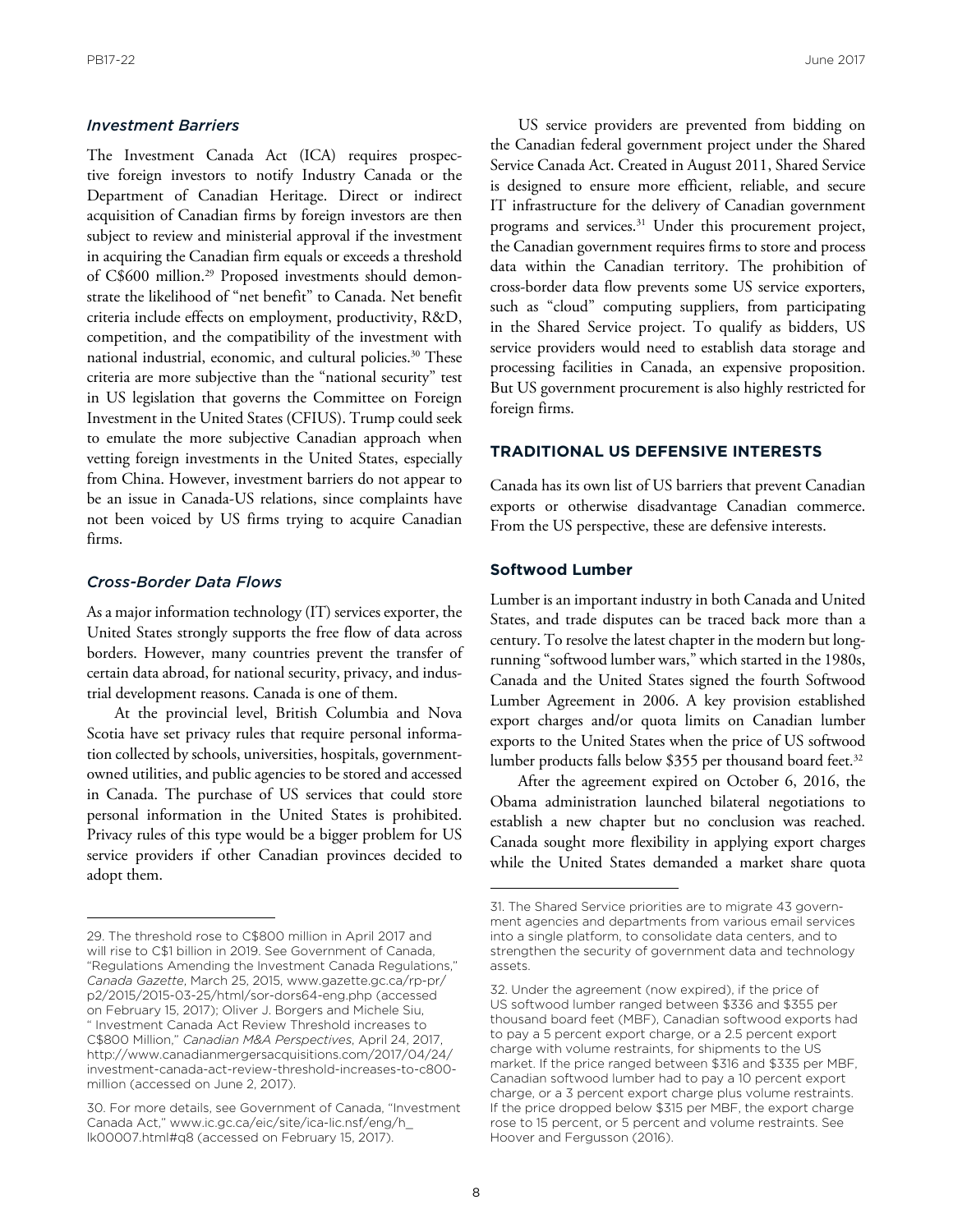not to exceed 22 percent for Canadian softwood lumber exports.33

In the absence of a new agreement, the US lumber industry filed petitions with the US International Trade Commission (USITC) and the US Department of Commerce (DOC) against Canadian producers, claiming Canadian subsidies and dumping practices. On January 6, 2017, the USITC issued a preliminary determination finding material injury to the US lumber industry.34 DOC announced its preliminary deter-

### **Canada has its own list of US barriers that prevent Canadian exports or otherwise disadvantage Canadian commerce.**

mination that Canadian softwood lumber producers have received countervailing subsidies ranging from 3.02 to 24.12 percent. In response to the US tariff on lumber, the Canadian government is considering a federal ban on US thermal coal shipments transiting British Columbia ports and considering imposing duties on exports from Oregon.<sup>35</sup> Also, preliminary antidumping determination that Canadian companies sell softwood lumber in the United States at less than its fair value is scheduled in June 2017. Once DOC and USITC make final determinations, DOC will issue a countervailing duty order on Canadian softwood lumber producers.36

In renegotiation talks, the United States could use preliminary DOC and USITC determinations as leverage to

impose its quota solution in the next chapter of the "softwood lumber wars." Alternatively, Canada could play other bargaining chips as leverage for a modified export charge solution.

#### **Beef and Pork**

Recently Wyoming and South Dakota launched efforts to reinstate mandatory country of origin labeling (COOL) requirements at the state level. On February 3, 2017, Wyoming introduced a bill to require COOL for retail beef products sold in the state.37 South Dakoda is contemplating a similar COOL bill.

Under the 2008 Farm Act, COOL was implemented as a national measure in March 2009, requiring retail stores to label the country of origin for food products such as fresh fruits and vegetables, fish, and ground and muscle cuts of beef, pork, lamb, chicken, and other items. Under this Act, a US origin mark was awarded only to an animal that was born, raised, and slaughtered in the United States. If cattle are born and raised in Canada and slaughtered and processed in United States, they receive two country of origin marks, both US and Canadian origin.

While somewhat useful for consumers, COOL requirements discriminate against imported products, especially beef and pork, owing to the high cost of monitoring a separate supply stream in slaughterhouses. Canadian objections led to a WTO case against the United States. The WTO Dispute Settlement panel and the Appellate Body ruled that the federal COOL requirement violated US trade obligations.<sup>38</sup> On December 18, 2015, the US Department of Agriculture halted enforcement of COOL requirements for muscle cut and ground beef and pork.

State-level COOL requirements conflict with the WTO ruling and decisions by the US federal government. Canada could seek federal preemptive legislation in renegotiation talks.

#### **Government Procurement**

The US public sector is one of the largest procurement markets in the world, since US federal and state government procurement account for 10 percent of US GDP.39 However,

<sup>33. &</sup>quot;ITC to continue lumber investigation as Canada rejects latest US proposal," *Inside US Trade*, January 12, 2017. Hoover and Fergusson (2016) find that, since 2006, the Canadian share of the US softwood lumber market has averaged 28 percent annually. President Carter endorsed the penalty duties supported by the White House and the Commerce Department. See Jimmy Carter, "Trump is right. Canada's lumber trade practices are unfair," *Washington Post*, May 9, 2017, www.washingtonpost.com/opinions/jimmy-cartertrump-is-right-canadas-lumber-trade-practices-are-unfair/2 017/05/09/249c7bb4-31b8-11e7-8674-437ddb6e813e\_story. [html?utm\\_term=.fa099addfbd6 \(accessed on May 19, 2017\).](www.washingtonpost.com/opinions/jimmy-carter-trump-is-right-canadas-lumber-trade-practices-are-unfair/2017/05/09/249c7bb4-31b8-11e7-8674-437ddb6e813e_story.html?utm_term=.fa099addfbd6) 

<sup>34.</sup> US International Trade Commission, "USITC Votes to Continue Investigations on Softwood Lumber Products [from Canada," January 6, 2017, www.usitc.gov/press\\_room/](www.usitc.gov/press_room/news_release/2017/er0106ll702.htm) news\_release/2017/er0106ll702.htm (accessed on February 14, 2017).

<sup>35. &</sup>quot;Ross to Canada: Threats of retaliation for lumber duties 'inappropriate'," *Inside US Trade*, May 11, 2017.

<sup>36.</sup> The final determination on CVD is expected on September 7, 2017. See the press release from Department [of Commerce on April 24, 2017, www.commerce.gov/news/](www.commerce.gov/news/press-releases/2017/04/us-department-commerce-issues-affirmative-preliminary-countervailing) press-releases/2017/04/us-department-commerce-issuesaffirmative-preliminary-countervailing (accessed on May 3, 2017).

<sup>37. &</sup>quot;Two States Move to Require COOL Labeling for Beef: Country of Origin," *National Law Review*, February 6, 2017, www.natlawreview.com/article/two-states-move-to-requirecool-labeling-beef-country-origin (accessed on February 22, 2017). For in-depth analysis on COOL, see Bown (2016).

<sup>38.</sup> For more details, see Greene (2015).

<sup>39.</sup> Canadian government procurement represents 13 percent of Canadian GDP. See Organization for Economic Cooperation and Development (OECD), *Government at a*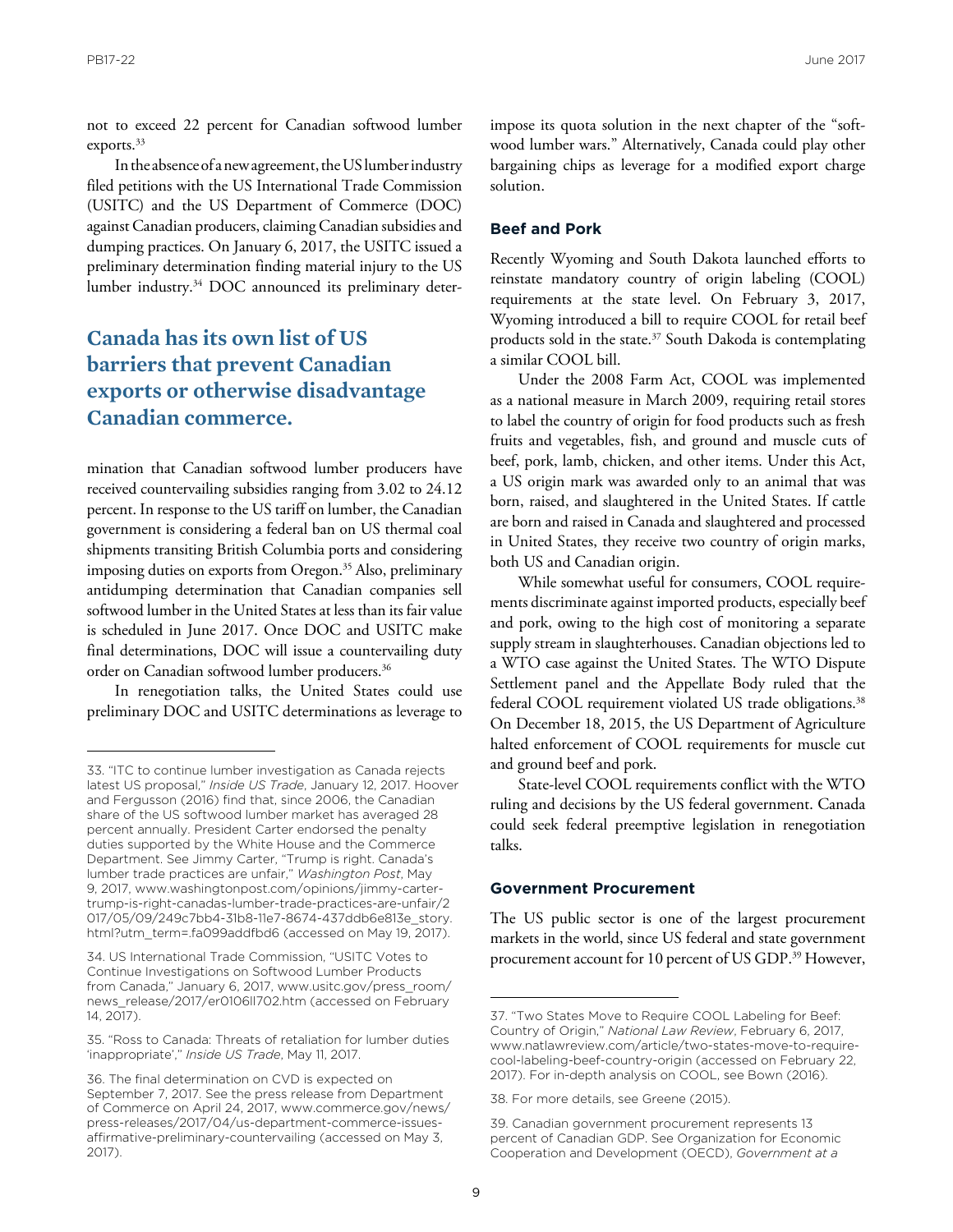the United States is far more protective than Canada with respect to government procurement. The protective edge was recently sharpened by President Trump's call to "Buy American and Hire American."40

The Buy American Act of 1988 (an amended version of the original Buy American Act of 1933) and related executive orders limit foreign participation in the US federal procurement market through bid preferences for US firms and other discriminatory tests.

The Act allows the president to waive discriminatory requirements in order to comply with US liberalization commitments under the WTO Agreement on Government Procurement (GPA) and procurement chapters in US FTAs. Under NAFTA, the United States scheduled 53 government entities and 6 government enterprises for liberalization.<sup>41</sup> Covered procurements valued at or above specified US dollar thresholds are open to bids by Canadian and Mexican firms. US federal government entities, such as the Department of Defense, have a \$77,533 threshold for goods and services and a \$10 million threshold for construction contracts open to Canadian and Mexican bids. For government enterprises, the US thresholds are set at \$387,667 for goods and services and  $$12$  million for construction services.<sup>42</sup>

The American Recovery and Reinvestment Act of 2009 (ARRA, also known as the stimulus act) disrupted these NAFTA commitments. Under ARRA, Buy American requirements for projects needing iron, steel, or manufactured goods were waived only if the mandatory use of madein-USA products would increase the total cost of a project by more than 25 percent. The immediate effect of this measure was that ARRA-financed procurement at the state and local levels for iron, steel, and manufactured products was effectively shut down to Canadian bidders. The ensuing debate was resolved by a 2010 agreement between Canada and the United States that allowed Canadian iron, steel, and manu-

41. The six government enterprises are Tennessee Valley Authority, Bonneville Power Administration, Western Area Power Administration, Southeastern Power Administration, Southwestern Power Administration, and St. Lawrence Seaway Development Corporation.

factured goods to be used in future ARRA-financed procurement projects.43 Bearing this episode in mind, Canada might seek a restatement of the 2010 agreement, especially since Trump's economic plans contemplate major infrastructure spending (see Robertson 2017).

#### **Jones Act**

The Jones Act (originally called the Merchant Marine Act of 1920) requires vessels that carry goods between US ports be built in the United States and owned and operated by Americans. The Act applies both to coastal ports and Great Lake ports and is an extremely protective and costly piece of legislation. US Senator John McCain has been a tireless advocate for repeal, arguing that abolishing the Jones Act could lower shipping costs by 22 percent.<sup>44</sup>

Canada might renew its request to exclude the Great Lakes from Jones Act coverage and also ask to be included under the Jones Act as a permitted shipbuilding country. The Canadian minister of public services and procurement stated, in March 2016, that the National Shipbuilding Strategy (NSS) for Vancouver Shipyards Co. Ltd. would provide funding of \$65.4 million.<sup>45</sup> This type of government project is more likely to succeed if vessels could be used in US coastal trade.

#### **Investor-State Dispute Settlement**

Canada has lost several investor-state dispute settlement (ISDS) cases and for that reason many Canadians resent Chapter 11 of NAFTA. By contrast, to date the United States has lost no ISDS cases. Hence in renegotiation talks Canada might call for sharp modification of the Chapter 11 arbitration rules. It might seek to replicate the ISDS mechanisms set forth in the EU-Canada CETA mechanism, which call for permanently appointed arbitrators and an appeals process. US representatives of business interests, such as the Chamber

*[Glance—2015 edition: Public procurement](http://stats.oecd.org)*, http://stats.oecd. org (accessed on February 21, 2017).

<sup>40.</sup> White House, "Presidential Executive Order on Buy American and Hire American," April 18, 2017, www. whitehouse.gov/the-press-office/2017/04/18/presidentialexecutive-order-buy-american-and-hire-american (accessed on April 18, 2017).

<sup>42.</sup> Office of the United States Trade Representative, "Procurement Thresholds for Implementation of the Trade Agreements Act of 1979," in *Federal Register Notice with 2016-2017 Thresholds* 80, no. 240, December 15, 2015, https:// ustr.gov/issue-areas/government-procurement/thresholds (accessed on February 21, 2017).

<sup>43.</sup> However, the federal government allocated the bulk of ARRA funding to US suppliers before the 2010 agreement entered into force. For more details, see Hufbauer et al. (2013).

<sup>44.</sup> Larry Luxner, "US Sen. McCain sets sights on Jones Act," [Joc.com, December 5, 2014, www.joc.com/regulation-policy/](www.joc.com/regulation-policy/transportation-regulations/us-transportation-regulations/us-sen-mccain-sets-sights-jones-act_20141205.html) transportation-regulations/us-transportation-regulations/ us-sen-mccain-sets-sights-jones-act\_20141205.html; Senator McCain filed the amendment to repeal the Jones Act on [January 13, 2015, www.mccain.senate.gov/public/index.](www.mccain.senate.gov/public/index.cfm/press-releases?ID=F7198ACD-C54E-4595-987A-1D76410742C9) cfm/press-releases?ID=F7198ACD-C54E-4595-987A-1D76410742C9 (accessed on February 22, 2017). Grennes (2017) provides in-depth analysis of the Jones Act, arguing that the total cost of the Act exceeds the total benefit.

<sup>45.</sup> Government of Canada, "Government of Canada makes important shipbuilding investment," press release, March 14, 2016, http://news.gc.ca/web/article-en.do?nid=1039769 (accessed on February 22, 2017).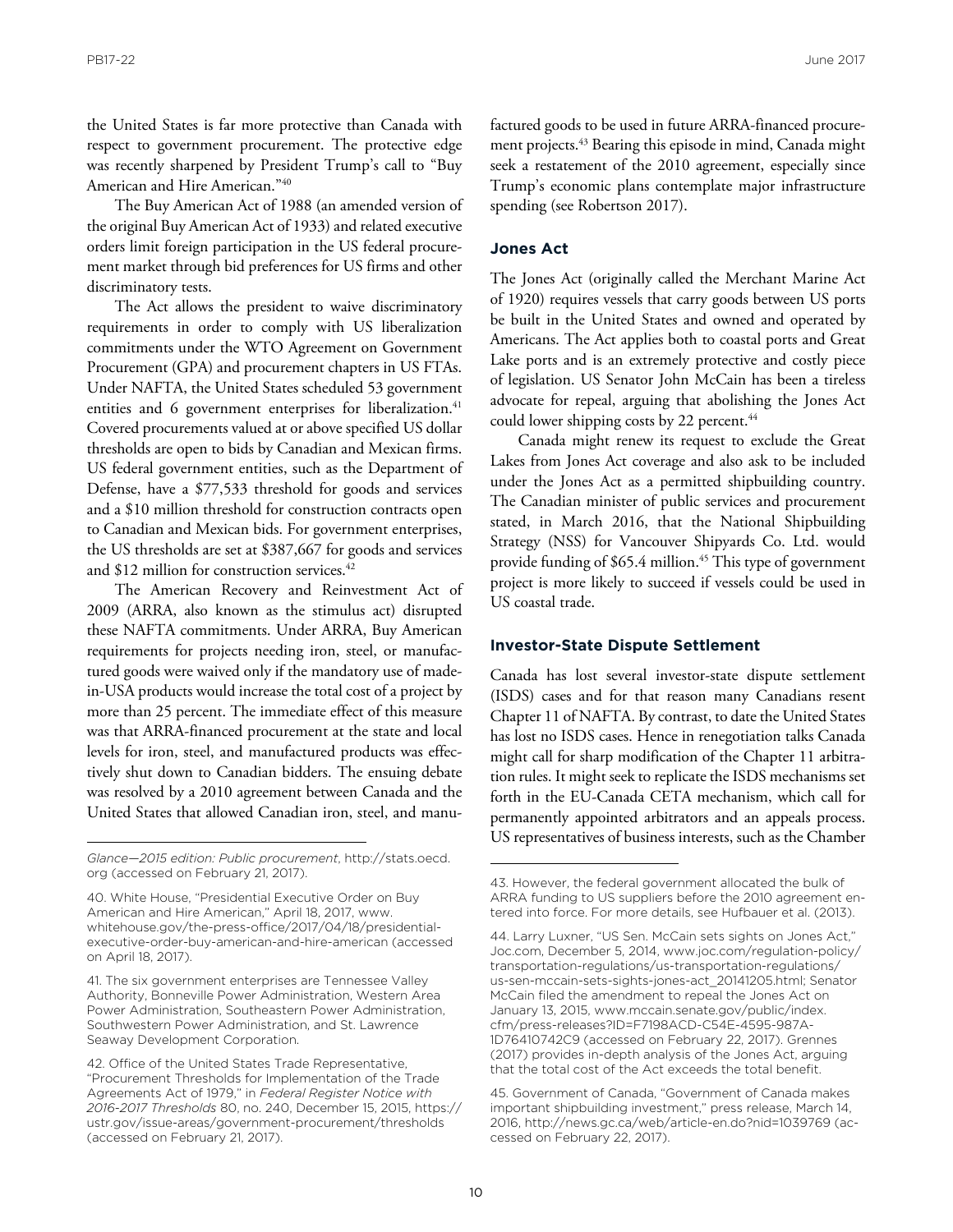of Commerce, would oppose such an initiative. The views of the Trump administration on ISDS are unknown.

#### **Oil and Gas Pipeline**

US defensive interests in the energy sector might center on the construction of new cross-border pipelines. In the NAFTA era, Canada and the United States have greatly expanded bilateral energy trade. US imports from Canada of crude oil and petroleum products increased three-fold from 1.2 million barrels per day in 1993 to 3.8 million barrels per day in 2016.46 However, the construction of transborder and national pipelines sparked US political opposition from environmental groups. The Keystone XL Pipeline project and Dakota Access project are major contributors to this debate.

Canada could raise legitimate concerns over policies regulating US pipelines and transmission lines. One concern is uncertainty embedded in the approval process. Pipelines and transmission lines that connect with a foreign country, such as Keystone XL and Dakota Access, must obtain a presidential permit for construction. The Keystone XL Pipeline connecting Alberta to Houston was under construction until President Obama refused to issue a permit in 2015. While President Trump issued a permit, $47$  the delay inflicted financial damages on TransCanada, the pipeline owner. In renegotiation talks Canada could seek immediate approval for current pipeline and transmission line projects, as well as an expedited process for future projects.

A second concern is the "Buy America" requirement for future pipeline construction. Under Trump's memorandum of January 24, 2017, pipelines laid in US soil must use materials and equipment produced in the United States.<sup>48</sup> This violates NAFTA and WTO obligations that prevent discrimination between domestic and foreign goods. In any event, Canada might seek a fresh waiver of "Buy America" requirements with respect to Canadian iron and steel products under the new NAFTA.

#### **Steel Capacity**

Trump's campaign headlines called for bringing back US manufacturing jobs, "Buy American and Hire American," and a 45 percent tariff on imports from China. Against this background, the steel industry will be a model US defensive interest in renegotiation talks. The most recent action of the Trump administration was to instruct the Department of Commerce to investigate the national security implications of steel imports, triggering Section 232(b) of the Trade Expansion Act of 1962.<sup>49</sup> Following the investigation, President Trump will likely impose quotas on imported steel products from a number of countries, possibly including Canada.

Excess global steelmaking capacity is a serious concern of the US government. The USTR claims that excessive global supply of steel, largely caused by overproduction in China, resulted in falling steel prices, closing of steel factories, and loss of over 12,000 US jobs in 2015.50 To mitigate this problem, the United States filed six enforcement actions against China at the WTO and agreed with Mexico and Canada to address global excess steelmaking capacity. The United States and Canada are members of the OECD Steel Committee and cochair the Global Forum on Steel Excess Capacity (set up by G-20 and interested OECD countries), which analyzes challenges resulting from excess capacity such as trade frictions and structural imbalances.<sup>51</sup> Based on their mutual understanding, Canada and the United States might propose a framework centered on steel export quota. Or Canada might request its exemption from trade restrictions imposed by the outcome of the Section 232(b) investigation.

#### **Provincial and State Representation**

A distinctive feature of the EU-Canada CETA negotiation was that the Canadian negotiating team was composed of federal, provincial, and territorial governments, upon the

<sup>46.</sup> Data are from US Energy Information Administration.

<sup>47.</sup> Obama's rejection prompted TransCanada to file an ISDS case seeking \$15 billion in damages against the US government. After Trump's approval, the case was dropped. "Approval of Keystone XL's presidential permit ends NAFTA claim," *Inside US Trade*, March 24, 2017.

<sup>48.</sup> Keystone XL pipeline is exempted from this condition. See "Trump won't require Keystone XL pipeline to use American steel after all," *Los Angeles Times*, March 3, 2017, www.latimes.com/politics/washington/la-na-essentialwashington-updates-trump-won-t-require-keystone-pipeline-1488585551-htmlstory.html (accessed on March 24, 2017).

<sup>49. &</sup>quot;Trump orders Ross to expedite 232 investigation into steel imports," *Inside US Trade*, April 20, 2017; see Memorandum for the Secretary of Commerce, April 20, 2017, https://insidetrade.com/sites/insidetrade.com/files/documents/apr2017/wto2017\_0119a.pdf.

<sup>50.</sup> The OECD projected that global steelmaking capacity would be 700 MMT in excess of global steel demand in 2015 due to Chinese overproduction of steel. Office of US Trade Representative, "Fact Sheet: Addressing Steel Excess Capacity and Its Impacts: Ensuring a Level Playing Field for American Businesses and Workers," April 2016, https://ustr. [gov/about-us/policy-offices/press-office/fact-sheets/2016/](https://ustr.gov/about-us/policy-offices/press-office/fact-sheets/2016/april/addressing-steel-excess-capacity-its) april/addressing-steel-excess-capacity-its (accessed on March 27, 2017).

<sup>51.</sup> OECD, "82nd Session of the OECD Steel Committee— Chair's Statement," www.oecd.org/sti/ind/82-oecd-steelchair-statement.htm (accessed on March 27, 2017).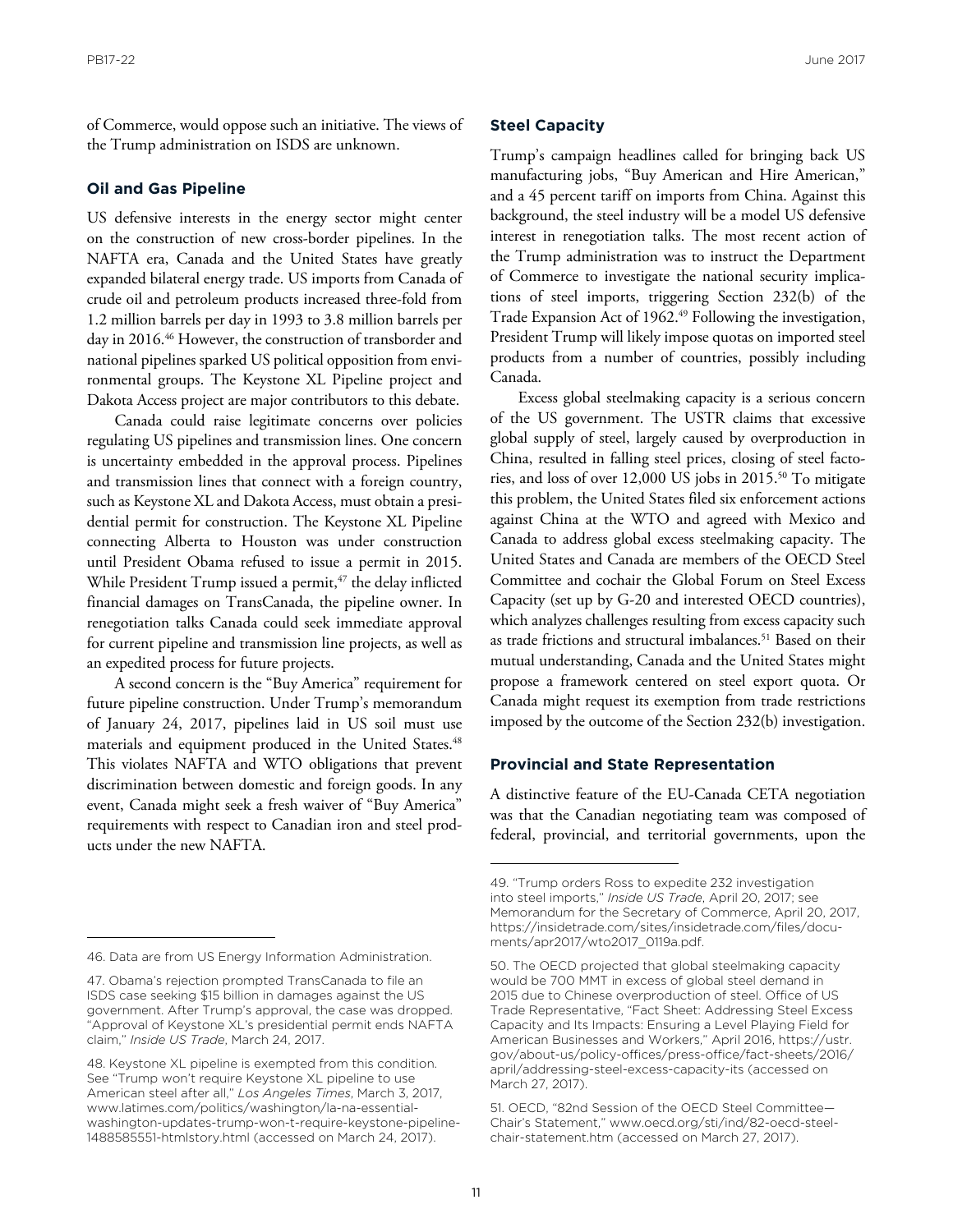request of the European Union. It asked for Canadian subfederal representatives because some of the EU negotiating demands directly or indirectly involved provincial and territorial jurisdiction such as financial services, agriculture supply management, and public procurement (Goff 2016). US state-level regulations sometimes restrict Canadian exports, particularly in public procurement and agriculture. Following the CETA format, Canada might ask the United States to include selected state representatives in the negotiation.

#### **POSSIBLE COMMON INTERESTS**

The United States and Canada may find a few topics that do not fall squarely in the offensive or defensive columns but instead might be endorsed by both countries. Such topics would align with the approaches adopted in the Trans-Pacific Partnership (TPP) agreement.

A possible item of mutual interest would be the establishment of new rules for e-commerce and digital information exchange. The McKinsey Global Institute (2016) reported that the volume of global data flows increased by 45 times from 2005 to 2014, by far the fastest growing segment of world commerce. E-commerce has become deeply integrated with economic activity via Google, Facebook, Amazon, Netflix, and other internet firms. To establish rules for this rapidly growing segment, TPP Chapter 14 on Electronic Commerce offers a good template. The TPP chapter prohibits customs duties on digital goods and services, although sales or value-added taxes may be imposed. The chapter fosters cross-border data flows and eliminates requirements for the establishment of physical facilities to run an e-business. However, one weakness of the TPP chapter is that it does not create uniform standards to ensure data privacy. The United States and Canada could design common consumer privacy standards in their talks.

Second, Canada and the United States might share an interest in establishing guidelines for state-owned enterprises (SOEs). While both countries have few SOEs (though some are giants, such as the Tennessee Valley Authority), their partner Mexico has a large state-owned sector (mainly energy), with about 70 SOEs in 2012, valued at over \$80 billion.<sup>52</sup> According to NAFTA Article 1503, state enterprises should provide fair and equal treatment to foreign investors in procuring goods and services and exercise regulatory authority delegated by government in a consistent manner. The new NAFTA could embrace the SOE obligations set forth in TPP Chapter 17 on State-Owned Enterprises. Under this chapter, member countries are prohibited from discriminating against other members in SOE procurement and sales of goods or services and from using noncommercial public assistance. Additionally, they are required to reveal detailed information of SOE operations upon the request of another member and to subject SOEs to the dispute resolution mechanism.<sup>53</sup>

Next, Canada and the United States could enhance the NAFTA labor and environment side agreements by adopting features from the TPP text.<sup>54</sup> On the environment, NAFTA members could strengthen obligations subject to the binding dispute settlement procedures and reinforce their commitments not to erode their domestic environmental standards to boost investment. Also, they could add new obligations to reduce fishery subsidies, suppress illegal trafficking in wildlife and illegal logging, and enforce multilateral environmental agreements (MEAs). On labor, NAFTA could adopt the ambitious provisions set forth in the TPP. These provisions include domestic enforcement of labor standards agreed by the International Labor Organization (ILO) and dispute resolution procedures with recourse to trade sanctions. Canada and the United States could reinforce the protection of workers' rights by adding obligations to establish a minimum wage level, set maximum working hours per day, and regulate the occupational health and safety environment.

Fourth, NAFTA could add a chapter for trade facilitation that promotes cross-border trade by expediting shipments and streamlining customs procedures. Canada and the United States have already ratified the WTO Trade Facilitation Agreement (entered into force in February 2017) and in 2011 announced their "Beyond the Border Declaration: A Shared Vision for Perimeter Security and Economic Competitiveness."55 The Declaration institutionalizes bilateral cooperation to improve security and facilitate trade and travel. Under this Declaration, various action plans expedite customs procedures at the US-Canada border.<sup>56</sup> Particularly, the Agreement on Land, Rail, Marine, and Air Preclearance was signed in 2015. This agreement will provide a consistent approach to preclearance operations covering all modes of transportation. When renegotiating NAFTA, the two countries could integrate key issues of the Declaration into a new trade facilitation chapter of NAFTA.

<sup>52.</sup> SOE data from the OECD, http://stats.oecd.org (accessed on March 13, 2017).

<sup>53.</sup> For detailed analysis, see Miner (2016).

<sup>54.</sup> Schott (2017) and Cimino-Isaacs (2017) provide in-depth analysis on the environment and labor chapters of the TPP.

<sup>55.</sup> Department of Homeland Security, "Beyond the Border," www.dhs.gov/beyond-border (accessed on March 14, 2017).

<sup>56.</sup> Major accomplishments in 2015 under the Declaration are fully described in the Department of Homeland Security's *2015 Beyond the Border Implementation Report*.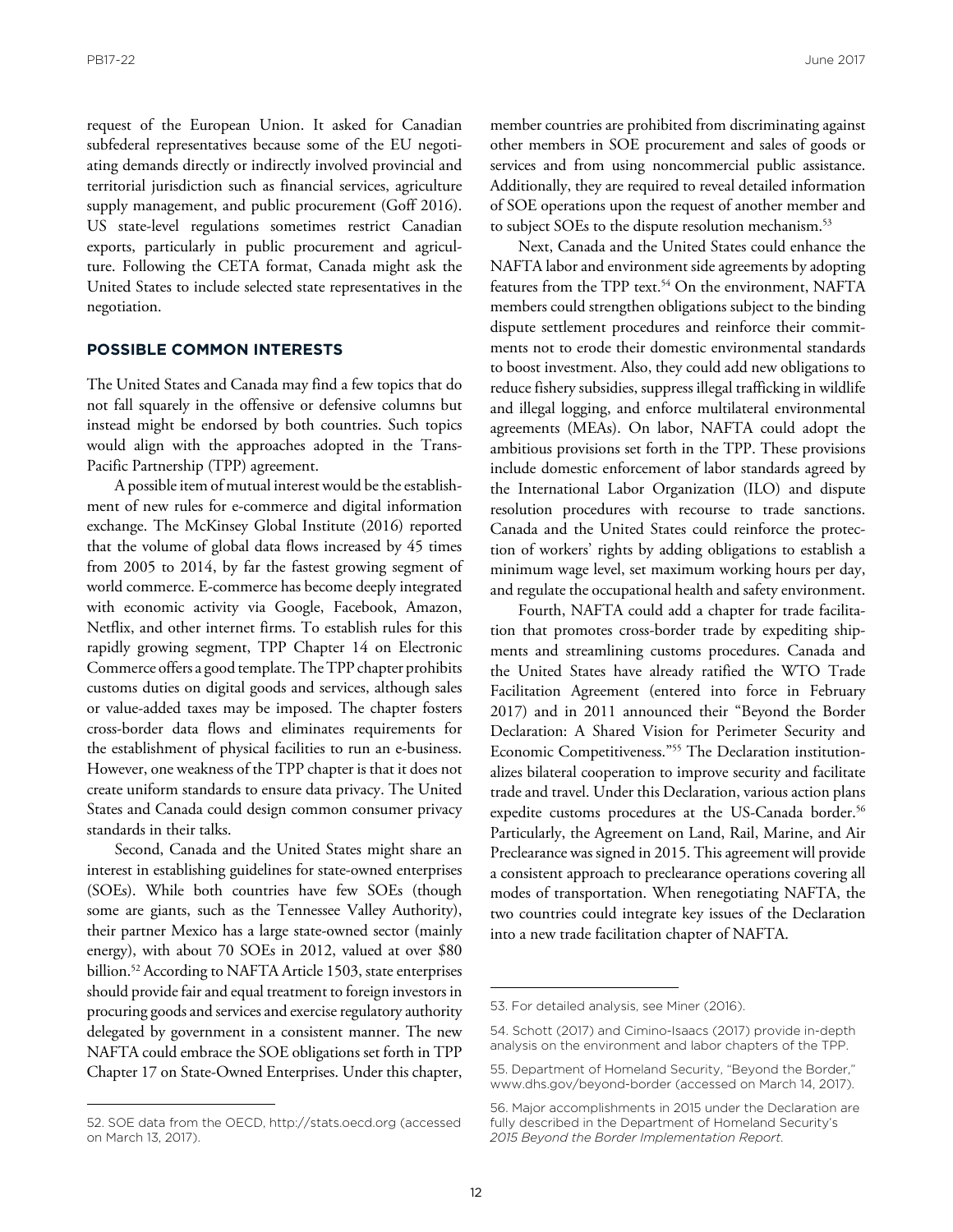Fifth, NAFTA could increase the coverage of small and medium-sized enterprises (SMEs), which have been major beneficiaries of the regional pact. Some 50 percent of US exporters sold their goods to Canada and Mexico in 2014, and of these 94 percent were US SMEs.<sup>57</sup> Regional supply chains in sectors such as autos and electronics have indirectly created markets for additional SMEs. When engaged in direct cross-border trade, SMEs face high fixed costs.<sup>58</sup> In the NAFTA renegotiation, Canada, Mexico, and the United States could propose a chapter similar to the one in the TPP to benefit SMEs. If ratified, TPP Chapter 24 on Small and Medium-Sized Enterprises would require member countries to make information on customs procedures, investment rules, taxation, and business regulation available to SMEs and to address difficulties that SMEs might face in entering Pacific trade.

Last, Canada and the United States could further integrate the energy market in North America. Hufbauer and Schott (2005) argue that NAFTA Chapter 6 on Energy and Basic Petrochemicals had a limited influence in harmonizing energy policies and prices, even though NAFTA contributed to the rapid growth of energy trade between Canada and the United States. Canada now supplies almost half of US energy imports. But energy regulatory policies still differ between federal, state, and provincial jurisdictions. Trilateral efforts to create an integrated energy market, outside the NAFTA framework, led to the North American Electric Reliability Corporation (NERC) to develop and enforce reliability

#### **REFERENCES**

Department of Homeland Security. 2015. *2015 Beyond the Border Implementation Report*. Washington.

standards for electrical grid connections in North America.<sup>59</sup> Canadian and US negotiators might expand the NERC model to other parts of energy infrastructure.

#### **CONCLUSION**

This Policy Brief identifies well-known US and Canadian trade barriers and speculates on possible "blockbuster" demands that the Trump trade team might make on Canada. NAFTA renegotiation gives the Trump administration an opportunity to resolve longstanding trade grievances with Canada, provided the United States makes its own concessions. Both countries can benefit from updating NAFTA to address issues not foreseen in the early 1990s, such as digital commerce and SOEs. In renegotiation talks, several questions might be resolved in a reciprocal fashion that allows each country to claim victory. On the other hand, US insistence on "blockbuster" demands could put not only the talks but also the entire relationship between Ottawa and Washington at risk.

NAFTA renegotiation can cover a wide range of issues between Canada and the United States to the benefit of both countries. Trade liberalization pays off as much, if not more, for the importing country as for the exporting country. To realize potential gains, the Trump administration should put aside its obsession with trade deficits, at least in talks with Canada. Instead, in these talks, the US trade team should emphasize basic principles: The purpose of a Canada-US trade agreement is to create an integrated market that fosters the free flow of goods and services and establishes the norms for fair competition. Trade across the US-Canadian border should meet no greater obstacles than trade between British Columbia and Alberta or between California and Texas.

<sup>57.</sup> In 2014, 152,349 US exporters sold goods to Canada and Mexico, and 143,915 US SMEs exported goods to NAFTA countries. See "Exhibit 5a: 2014 Exports by Company Employment Size to World Areas and Selected Countries," [www.census.gov/foreign-trade/Press-Release/edb/2014/](www.census.gov/foreign-trade/Press-Release/edb/2014/exh5a.pdf) exh5a.pdf (accessed on April 18, 2017).

<sup>58.</sup> The International Trade Centre (2015) listed relevant fixed costs, including "accessing information about export opportunities, overcoming nontariff barriers, coping with border procedures, establishing delivery system to foreign customers, and contracting for network infrastructure (ICT, electricity and water)."

Bown, Chad P. 2017. *Will the Proposed US Border Tax Provoke WTO Retaliation from Trading Partners?* PIIE Policy Brief 17- 11 (March). Washington: Peterson Institute for International Economics.

Bown, Chad P. 2016. *US-COOL Retaliation: the WTO's Article 22.6 Arbitration.* PIIE Working Paper 16-13 (November). Washington: Peterson Institute for International Economics.

<sup>59.</sup> For background and analysis on electricity reliability, see Ek and Fergusson (2014).

Freund, Caroline, and Joseph E. Gagnon. 2017*. Effects of Consumption Taxes on Real Exchange Rates and Trade Balances.*  PIIE Working Paper17-5 (April). Washington: Peterson Institute for International Economics.

Cimino-Isaacs, Cathleen. 2016. Labor Standards in the TPP. In *Trans-Pacific Partnership: An Assessment*. Policy Analyses in International Economics 104. Washington: Peterson Institute for International Economics.

Cline, William R. 2017. *The Ryan-Brady Cash Flow Tax: Disguised Protection, Exaggerated Revenue, and Increased Inequality.* PIIE Policy Brief 17-4 (January). Washington: Peterson Institute for International Economics.